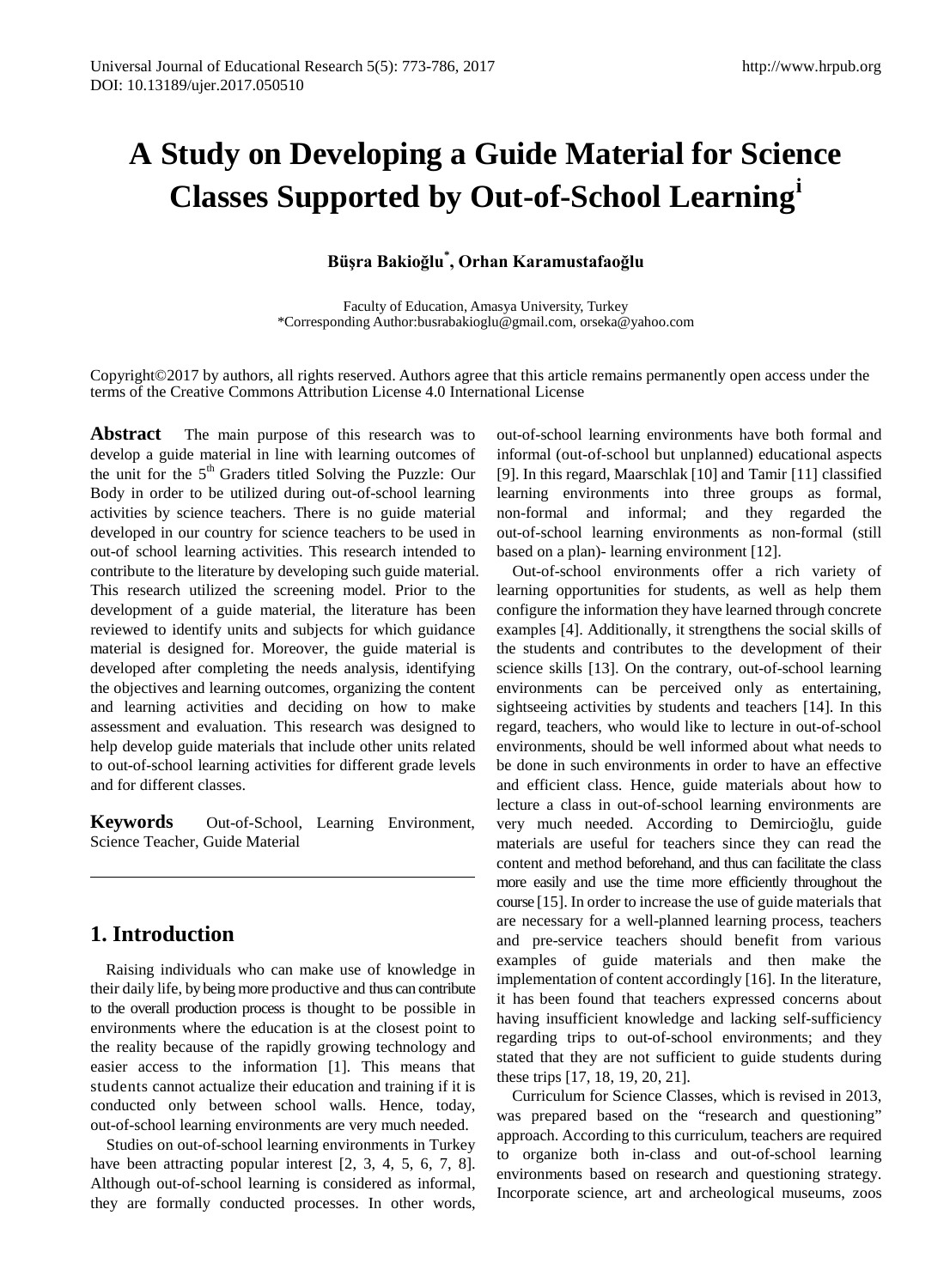and natural habitat can be used as informal learning environments, which may help students make sense of scientific knowledge and facilitate permanent learning [22]. As the Curriculum for Science suggests, science teachers should pedagogically benefit from out-of-school environments. When the related literature in Turkey was reviewed, it was found that science-arts centers, zoos, nature camps, and the museums are the focal points for out-of-school learning [9, 23, 24, 25]. In the respective literature there is no guide material for teachers to be used in out-of-school environments for the fifth grade unit to be used in Science classes [26]. In this regard, we have aimed to contribute to the literature by developing a guide material, named as Solving the Puzzle: Our Body, in line with the learning outcomes of the fifth grade units according to the Curriculum of Science classes revised in 2013.

# **2. Materials and Methods**

#### **2.1. Methods**

The research was conducted through the document analysis method. Document analysis involves the analysis of materials like books, videos, photos etc. related to the research topic [27]. This method is used when it is not possible to have observation or interviews; however, it can also be used to support the observation and interview results [28]. Therefore, this study utilized the document analysis. Curricula of different countries were reviewed, and various other documents were examined to understand in which ways out-of-school learning is included in the curricula. Constitutive units and subjects for the guide material were determined after studying the Curricula for Science Classes in Turkey (revised in 2013). Then, the needs analysis was completed, the objectives and learning outcomes were identified, the content and learning activities were organized and assessment and evaluation methods were decided and lastly the guide material was developed.

#### 2.1.1. Development Process of the Guide Material

Development process of the guide material is presented in Table 1. The revised science curriculum was examined in terms of objectives and learning outcomes for the  $5<sup>th</sup>$  grade unit titled Solving the Puzzle: Our Body. Additional required learning outcomes w ere included in this study by the researcher. An objective analysis was conducted for each outcome. The methods of lecturing the unit were examined in the existing course book parallel to these outcomes. The course book is the Elementary School Science Course Book for the  $5<sup>th</sup>$  grade students, which is the same everywhere in the country.

The prepared unit consists of 13 learning outcomes in 2013 Curricula for Science Classes. It has 3 subtopics: Nutrients and Their Characteristics, Digestion of Nutrients and Digestion in our Body (MEB, 2013). The research adds 7 more learning outcomes that make 20 learning outcomes in total for this unit. These outcomes were examined, out-of-school environments for lectures were identified and related guide material was developed.

Visual materials were exclusively included in the all out-of class activities to make the subjects more comprehensive for students. Moreover, brochures, which provide information about the places to be visited, were distributed to students before the trip. Forms were prepared to be filled during the trip by students. Additionally, experiments and analogies were occasionally used during activities.

The first part of the unit covers the topic "Nutrients and Their Characteristics". In the Curriculum for Science Classes, the recommended time to complete this section is 12 course hours. There are 6 learning outcomes for this section in the existing curriculum. In the guide material, there are 10 learning outcomes for this section, including 4 additional learning outcomes identified by the researcher. For the topic "Nutrients and Their Characteristics", there are 3 out-of-school environments planned for lectures. Learning outcomes and respective out-of-school environments are presented below in Table 2.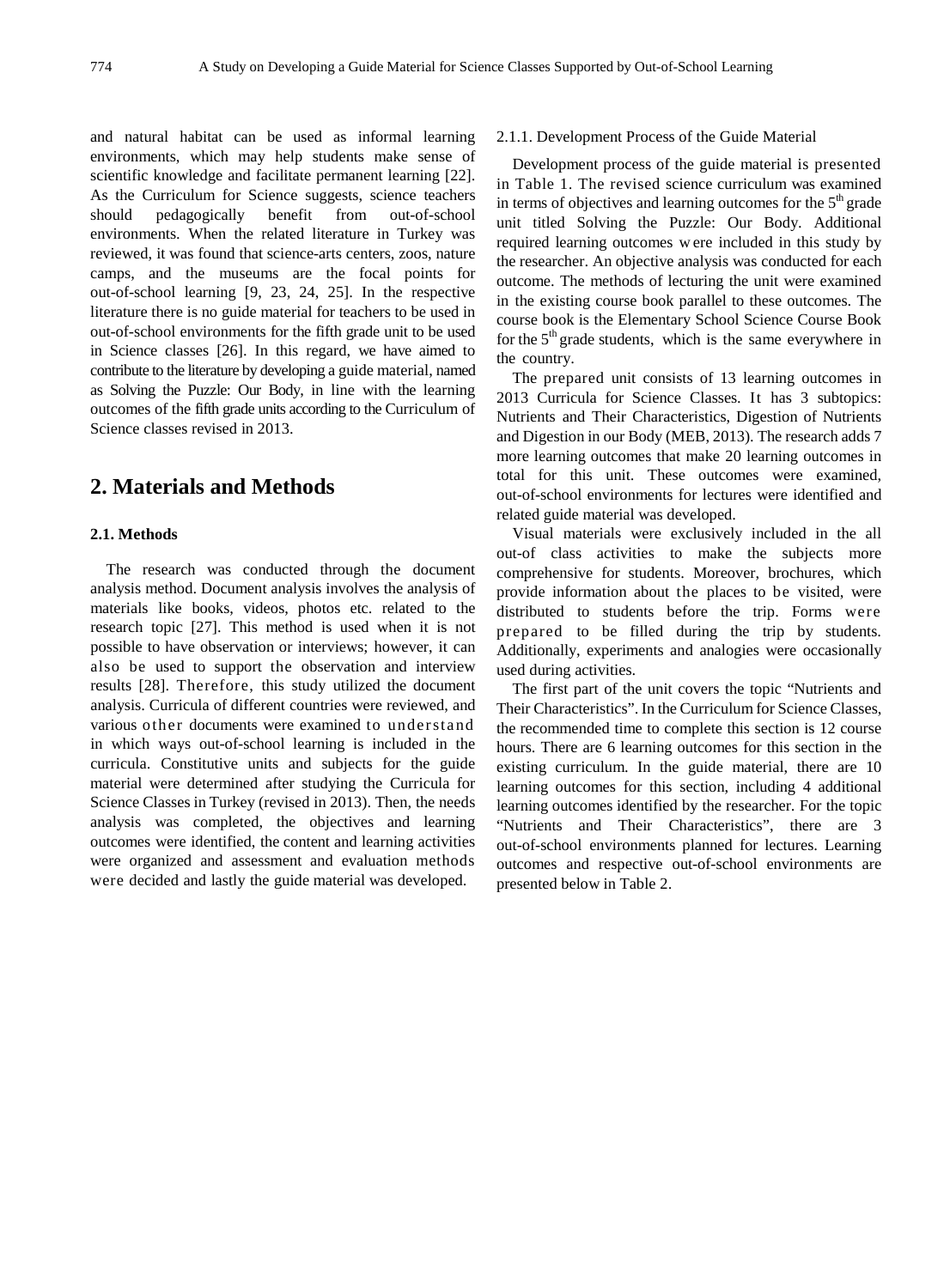**Table 1.** Development Process of the Guide Material



**Table 2.** Learning outcomes for the topic "Nutrients and Their Characteristics" and respective out-of-school environments

| <b>Learning Outcomes</b>                                                                                                                                                                                                                                                                                                                                      | <b>Respective out-of-school environments</b>         |
|---------------------------------------------------------------------------------------------------------------------------------------------------------------------------------------------------------------------------------------------------------------------------------------------------------------------------------------------------------------|------------------------------------------------------|
| 5.1.1.1. Recognizes that nutrient ingredients are necessary for vital activities of the living beings.<br>5.1.1.3. Infers that the water and minerals exist in all nutrients.<br>5.1.1.5. Discusses the importance of fresh and natural nutrients for a healthy life based on the<br>data from the investigation.                                             | Picnic in the school garden                          |
| 5.1.1.2. Investigates and presents which nutrients have the most vitamin varieties.<br>5.1.1.4. Investigates and presents the effects of a balanced nutrition on human health.<br>5.1.2.7. Recognizes the importance of balanced and regular diet for human health.*<br>5.1.1.7. Knows possible diseases that may develop in our body in vitamin deficiency.* | Department of Nutrition and Dietetics<br>(Dietitian) |
| 5.1.1.6. Discusses the damages of cigarette and alcohol consumption on our body based on the<br>data from the investigation.<br>5.1.1.7. Discusses the dangers of smoking and alcohol.*<br>5.1.1.8. Gives examples from the daily life about the dangers of smoking and alcohol.*                                                                             | Faculty of Medicine-Department of<br>٠<br>Pediatrics |

\*Learning outcomes that were added by the researcher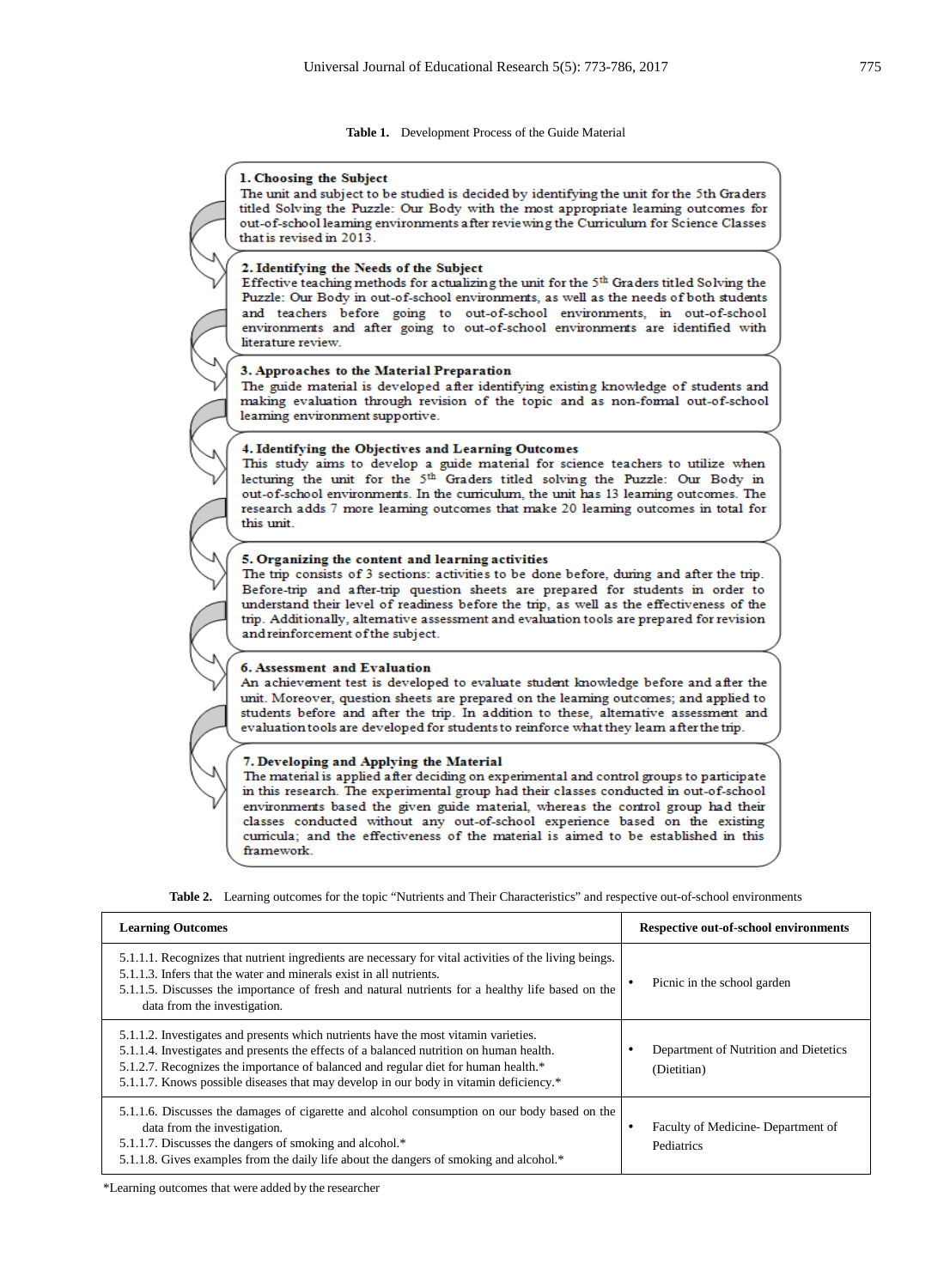The second part of the unit covers the topic "Digestion of Nutrients". In the Curriculum for Science Classes, the recommended time to complete this section is 12 course hours. There are 4 learning outcomes for this section in the existing curriculum. In the guide material, there are 6 learning outcomes for this section, including 2 additional learning outcomes identified by the researcher. For the topic "Digestion of Nutrients", there are 2 out-of-school environments planned for lectures. Learning outcomes and respective out-of-school environments are presented below in Table 3.

The third part of the unit covers the topic "Digestion in Our Body". In the Curriculum for Science Classes, the recommended time to complete this section is 12 course hours. There are 3 learning outcomes for this section in the existing curriculum. In the guide material, there are 4 learning outcomes for this section, including 1 additional learning outcome identified by the researcher. For the topic "Digestion in Our Body", there is 1 out-of-school environment planned for lectures. Learning outcomes and respective out-of-school environments are presented below in Table 4.

The guide material was examined by 3 faculty members and 2 science teachers before its application. Then, the missing parts were completed and the material was finalized and made ready to use according to the feedbacks of faculty members and science teachers.

#### 2.1.2. Sections of the Guide Material

This guide material was developed for the teachers who want to lecture this unit (Solving the Puzzle: Our Body) in out-of-school environments as supportive material. In order to achieve the learning outcomes, six lectures and activities were designed to be conducted in out-of-class environments. The names of these out-of-school environments and activities are listed below:

- Picnic- I am having my breakfast
- Dietitian- I have balanced and regular diet nutrition
- Faculty of Medicine Department of Pediatrics- I learn about dangers of smoking and alcohol consumption.
- Faculty of Medicine Department of Gastroenterology- I learn about the digestive system in details
- Oral and Dental Health Clinics –I love my teeth
- Dialysis Center- My kidneys are precious

#### 2.1.3. Use of the Guide Material

The guide material is consisted of 6 activities within the scope of the unit titled Solving the Puzzle: Our Body. As an example, the activity named "I am having my breakfast." is presented in the Appendix-1.

The guide material for out-of-school learning consists of 3 parts: things to do before, during and after the trip.

|  |  |  |  |  |  | Table 3. Learning outcomes for the topic "Digestion of Nutrients" and respective out-of-school environments |  |
|--|--|--|--|--|--|-------------------------------------------------------------------------------------------------------------|--|
|--|--|--|--|--|--|-------------------------------------------------------------------------------------------------------------|--|

| <b>Learning Outcomes</b>                                                                                                                                                                                                                                                 | Respective out-of-school environments              |
|--------------------------------------------------------------------------------------------------------------------------------------------------------------------------------------------------------------------------------------------------------------------------|----------------------------------------------------|
| 5.1.2.1. Shows where organs and structures responsible for digestion<br>are placed on the model in respective order.<br>5.1.2.6. Explains the concept of digestion.*<br>5.1.2.4. Infers that nutrients are transported around the body through<br>blood after digestion. | Faculty of Medicine-Department of Gastroenterology |
| 5.1.2.2. Shows tooth types on the model and explain their function.<br>5.1.2.3. Pays attention to nutrition, hygiene and regular dental control<br>for dental health.<br>5.1.2.5. Uses the tooth brush appropriately.*                                                   | Oral and Dental Health Clinics<br>٠                |

\*Learning outcomes that were added by the researcher

|  | Table 4. Learning outcomes for the topic "Digestion in Our Body" and respective out-of-school environments |  |  |  |  |  |  |
|--|------------------------------------------------------------------------------------------------------------|--|--|--|--|--|--|
|--|------------------------------------------------------------------------------------------------------------|--|--|--|--|--|--|

| <b>Learning Outcomes</b>                                                                                                                                                                                                                                                                                                                                                                                                                 | <b>Respective out-of-school environments</b> |
|------------------------------------------------------------------------------------------------------------------------------------------------------------------------------------------------------------------------------------------------------------------------------------------------------------------------------------------------------------------------------------------------------------------------------------------|----------------------------------------------|
| 5.1.3.1. Recognizes structures and organs responsible for digestion.<br>5.1.3.2. Infers that there are different digestion processes in our body<br>and toxic substances produced after digestions are required to<br>thrown out of the body.<br>5.1.3.3. Investigates and presents what needs to be done to protect<br>kidneys.<br>5.1.3.4. Recognizes that healthy kidneys require 1-1.5 liter daily<br>water consumption on average.* | Dialysis Center                              |

\*Learning outcomes that were added by the researcher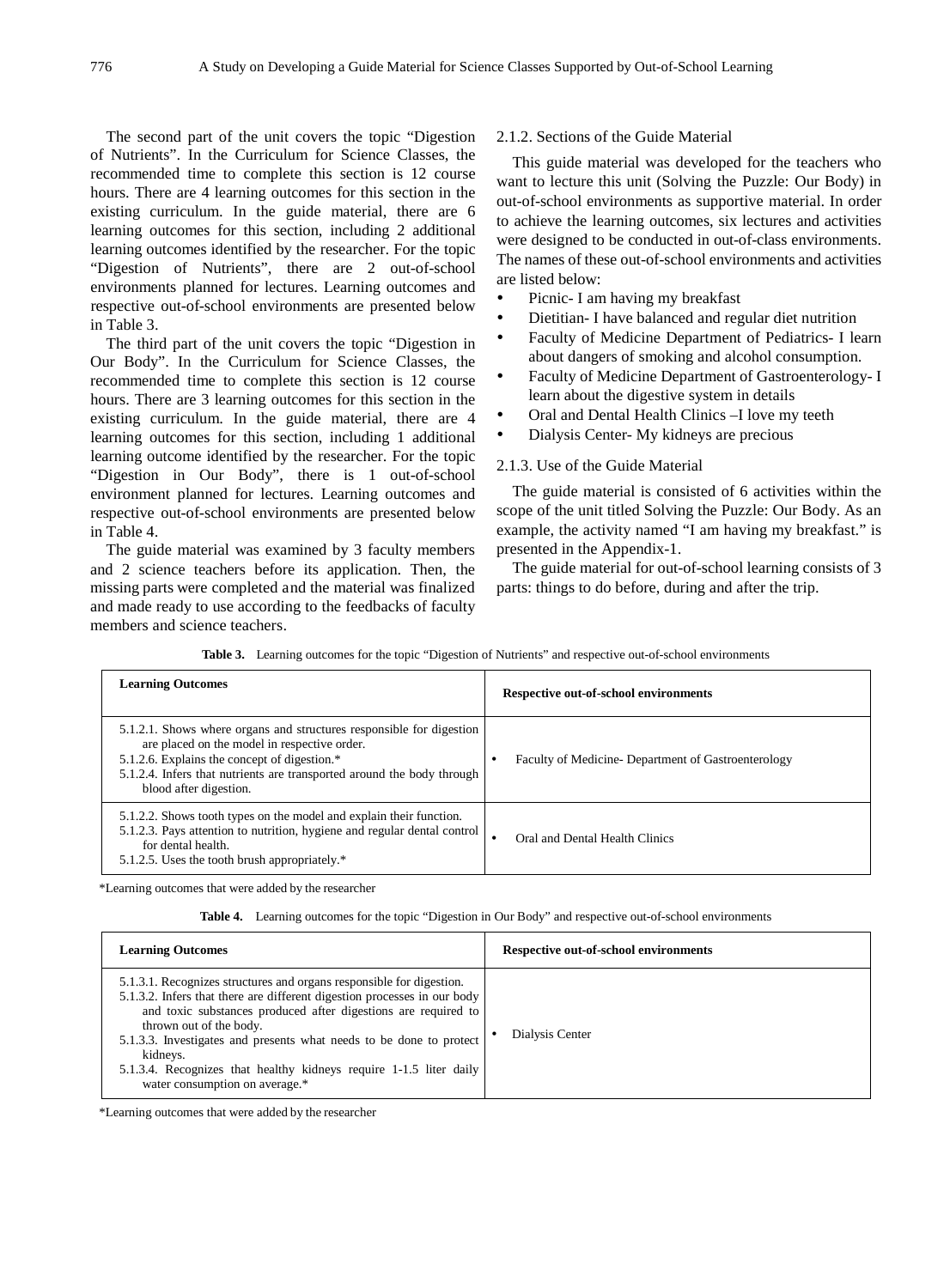#### **a. Things to do before the Trip**

Things to do before the trip include necessary preparations for the out-of-school environment for this trip.

1. Brochures: They are prepared to provide information for students about the out-of-school learning environment, as well as the activities to be done during the trip. Brochures include sections of "What are we going to learn?", "What are we going to do before going to the trip?", "What are we going to do during the trip?" and "Rules". These sections are prepared as to be a small plan of the trip. The purpose of preparing brochures is to help students get information about the place that they will visit. After teacher completes bureaucratic procedures (such as permissions of parents and school administration), S/he should distribute the brochure of the trip to students a couple of days prior to the trip.

2. Pre-and Post-Trip Question Sheet; Before-trip and after-trip question sheets includes open and closed ended questions about the information and skills that are expected to be acquired by students. These question sheets are developed to understand whether students efficiently benefit from the trip by distributing the question sheets both before and after the trip. Moreover, this helps to guide the trip on the basis of needs of students by measuring their prior knowledge.

3. The Guide Material: It is prepared for teacher to have a well-organized and planned trip. It is a program including unit name, learning domain, subject, duration, method and technique, grade, critical skills to be achieved by students, materials, learning outcomes, application of activities, results, activities to do in classroom after the trip, and methods of assessment and evaluation. Teacher should examine the guide material before going to the trip. Necessary appointments with the institution to be visited should be made before the trip and the personnel that will accompany teacher during the trip should be informed about the flow of the class. Teacher should direct the flow of the class during the trip by using the guide material.

#### **b. Things to do during the Trip**

1. Forms about the trip: They are distributed to students before the trip to be filled during the trip and returned to the teacher after the trip. The question flows in question sheets are prepared by taking the guide material into account. The purpose of preparing forms about the trip is to keep students vigilant during the trip. Moreover, they can make notes of interesting things they encounter during the trip. Students are responsible for filling in these forms during the trip.

2. Have Fun and Learn Cards: They are prepared for objects found during the trip. The empty spaces on cards are filled by students. These cards are only used during the trip to the Faculty of Medicine Department of Gastroenterology. There are pictures of organs of the digestive system. Students are asked to write the name and their function on these cards after finding them during the trip. These cards can be used for the purpose of repetition at the last step of the trip. An example of Have Fun and Learn Cards is provided in Picture 1.



**Picture 1**. An Example of Have Fun and Learn Card

They include alternative assessment and evaluation tools to reinforce knowledge and skills gained during the trip.

1. Concept maps: They are maps prepared to revise, summarize or assess and evaluate the knowledge gained during the trip. The purpose of using concept maps changes on the will of the teacher. When coming all together in classroom after the trip, concept maps presented in the guide material can be filled in all together for the purpose of repeating or summary. If the teacher wants to use concept maps for assessment and evaluation, s/he can give points to answers.

2. Knowledge maps: They are maps prepared to revise, summarize or assess and evaluate the knowledge gained during the trip. Like concept maps, knowledge maps can also be filled in all together after coming in the classroom after the trip for the purpose of repeating or summary. If the teacher wants to use knowledge maps for assessment and evaluation, s/he can give points to answers.

3. Structured Grids: They are questions prepared to revise or assess and evaluate the knowledge gained during the trip. Structural grips can also be graded by making each student fill them in, as well as for repeating or assessment and evaluation after coming in the class.

4. Diagnostic Trees: They are questions prepared to assess and evaluate the knowledge gained during the trip. Grading can be completed by distributing diagnostic trees to students one by one.

## **3. Results and Suggestions**

Recently interests in out-of-school learning environments

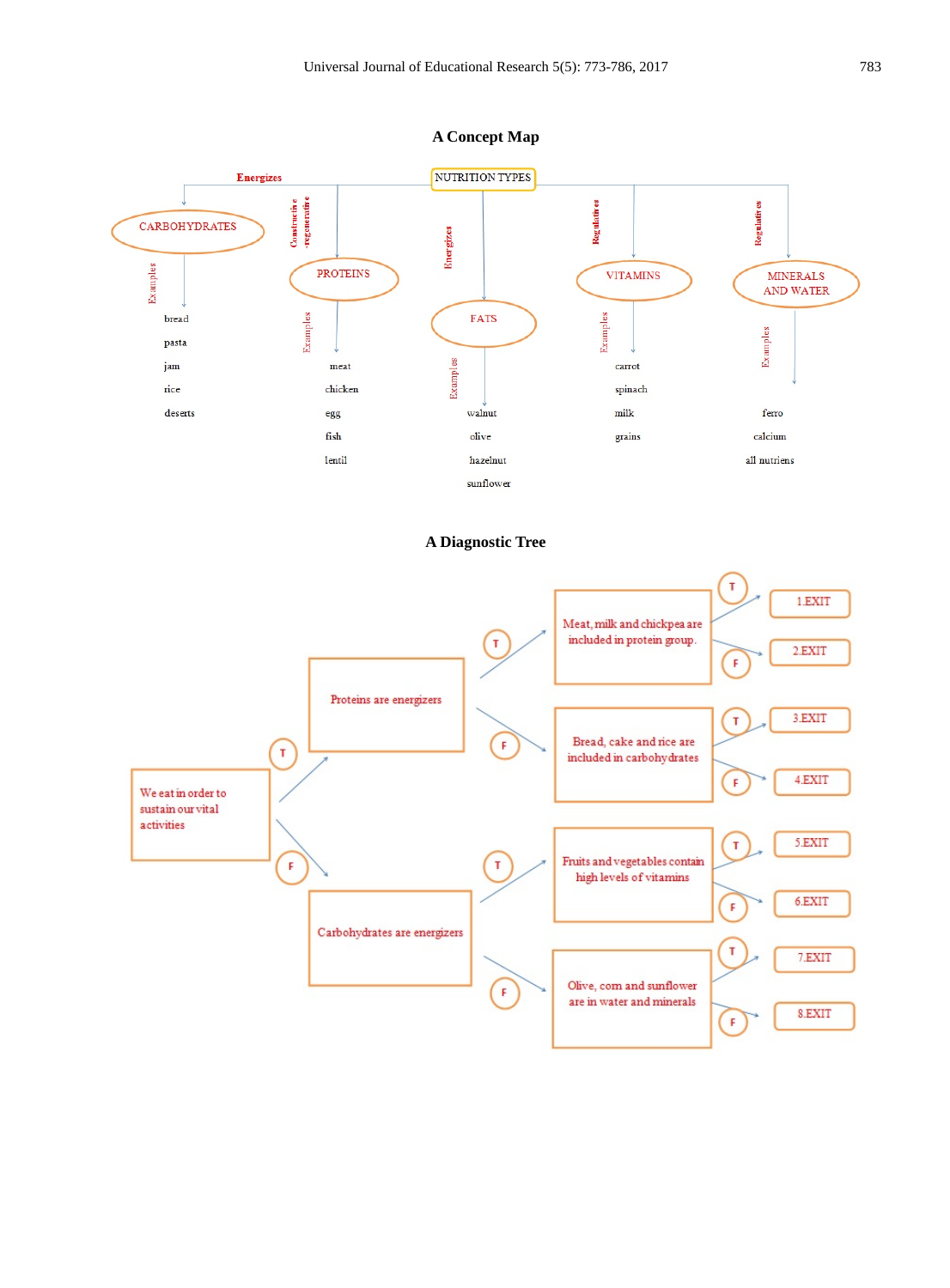Find the correct pathway to exit in the diagnostic tree pathway given above. Write down true and false expressions of questions from the diagnostic tree below.

| <b>TRUE EXPRESSIONS</b> | <b>FALSE EXPRESSIONS</b> |  |  |
|-------------------------|--------------------------|--|--|
|                         |                          |  |  |
|                         |                          |  |  |
|                         |                          |  |  |
|                         |                          |  |  |

| 1 | 2  | в  | 4  |
|---|----|----|----|
| 5 | b. | 7  | 8  |
| 9 | 10 | 11 | 12 |

### **A Structured Grid**

## **Please answer the following questions using the table below.**

| 1. Which foods contain which vitamins?     |
|--------------------------------------------|
| 2. Which foods are rich in carbohydrates?  |
| 3. Which foods are rich in Proteins?       |
| 4. Which foods are rich in fat?            |
| 5. Which foods contain water and minerals? |
|                                            |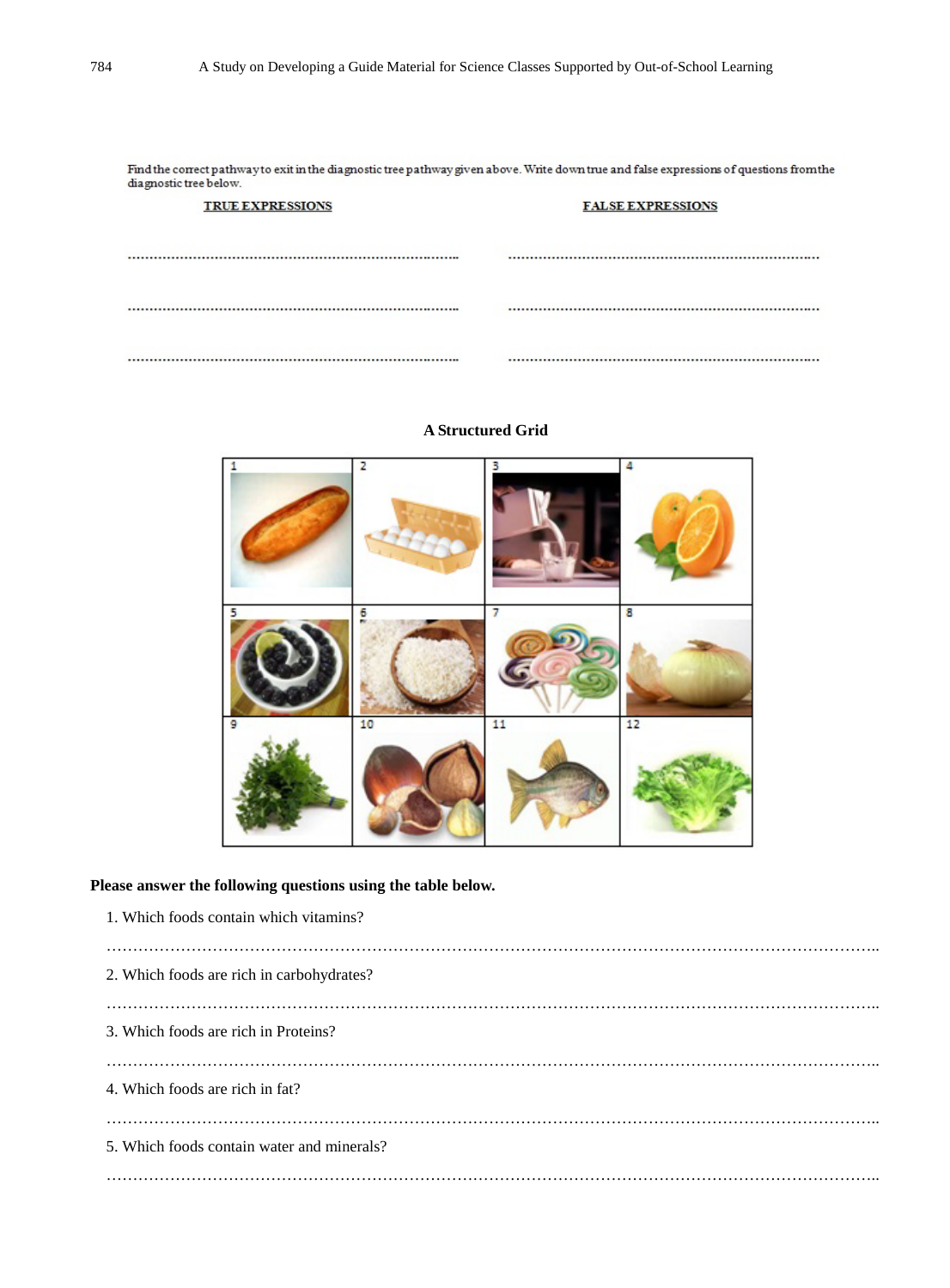

#### **A Knowledge Map**

# **REFERENCES**

- [1] Cantürk Günhan, B. & Başer, N. Probleme Dayalı Öğrenme Yönteminin Öğrencilerin Matematiğe Yönelik Tutumlarına ve Başarılarına Etkisi. Abant İzzet Baysal Üniversitesi Eğitim Fakültesi Dergisi, 8 (1), 119- 134, 2008.
- [2] Armağan, B. İlkokul Dördüncü Sınıf Fen Öğretiminde Okul Dışı Öğrenme Ortamları: Bir Eylem Araştırması. YayınlanmamışYüksek Lisans Tezi, Dokuz Eylül Üniversitesi, İzmir, 2015.
- [3] Bakioğlu, B. & Karamustafaoğlu, O. Okul Dışı Ortamlarda Fen Eğitimi: Diyaliz Merkezine Teknik Bir Gezi. Turkish Journal of Education, 3 (2), 15- 26, 2014.
- [4] Balkan Kıyıcı, F. & Atabek Yiğit, E. Sınıf Duvarlarının Ötesinde Fen Eğitimi: Rüzgâr Santraline Teknik Gezi. International Online Journal of Educational Sciences. 2 (1), 225- 243, 2010.
- [5] Bodur, Z. Sınıf Dışı Etkinliklerin Güneş Sistemi ve Ötesi Ünitesinde Ortaokul Yedinci Sınıf Öğrencilerinin Akademik Başarıları, Bilimsel Süreç Becerileri ve Motivasyonları

Üzerine Etkisi. Yayınlanmamış Yüksek Lisans Tezi, Marmara Üniversitesi, İstanbul, 2015.

- [6] Bozdoğan, A.E. Bilim ve Teknoloji Müzelerinin Fen Öğretimindeki Yeri ve Önemi. Yayınlanmamış Doktora Tezi, Gazi Üniversitesi, Ankara, 2007.
- [7] Ertaş, H., Şen, A.İ. & Parmaksızoğlu A. The Effects of Out-of School Scientific Activities on 9th Grade Students 'Relating the Unit of Energy of Daily Life. Necatibey Faculty of Education Electronic Journal of Science and Mathematics Education, 5 (2), 178-198, 2011.
- [8] Yorulmaz, E. Sosyal Bilgiler Dersi Kapsamında Okul Dışı Çevrelerin Kullanımı: Çorum Yatılı Arkeoloji Müzesinde Bir Gün. Yayımlanmamış Yüksek Lisans Tezi, Cumhuriyet Üniversitesi, Sivas, 2016.
- [9] Bozdoğan, A.E. Planning and Evaluation of Field Trips to Informal Learning Environments: Case of the Energy Park. Journal of Theory and Practice in Education, 4 (2), 282-290, 2008.
- [10] Maarschalk, J. Scientific Literacy and Informal Science Teaching. Journal of Research in Science Teaching 25(2), 135– 146, 1988.
- [11] Tamir, P. Factors Associated with the Relationship Between Formal, Informal, and Non formal Science Learning. Journal